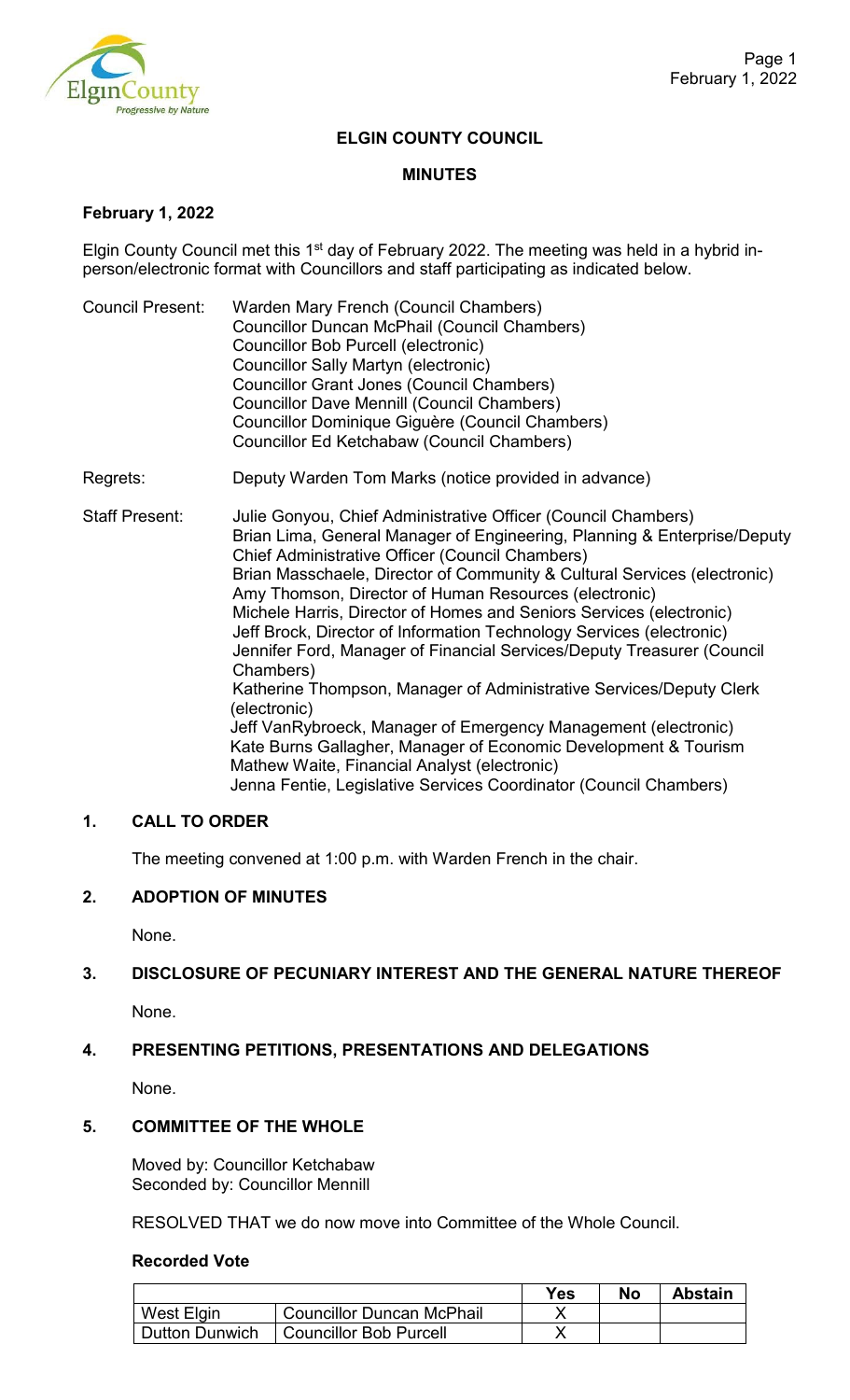| Southwold            | <b>Councillor Grant Jones</b>  |   |  |  |
|----------------------|--------------------------------|---|--|--|
| <b>Central Elgin</b> | <b>Councillor Sally Martyn</b> |   |  |  |
| Malahide             | <b>Councillor Dave Mennill</b> | Х |  |  |
| Malahide             | Councillor Dominique Giguère   |   |  |  |
| Bayham               | <b>Councillor Ed Ketchabaw</b> |   |  |  |
| Aylmer               | <b>Warden Mary French</b>      |   |  |  |
|                      | <b>TOTAL</b>                   |   |  |  |
| Motion Carried       |                                |   |  |  |

Motion Carried.

# **6. REPORTS OF COUNCIL, OUTSIDE BOARDS AND STAFF**

### 6.1 **Budget 2022 – Manager of Financial Services/Deputy Treasurer**

The Manager of Financial Services/Deputy Treasurer provided a presentation updating County Council on the budget review process undertaken by the County of Elgin Budget Committee.

Moved by: Councillor Ketchabaw Seconded by: Councillor McPhail

RESOLVED THAT the 2022 be approved as presented; and

THAT the 2023 to 2031 budget with Option #1 be accepted in principle; and

THAT the Landfill ratio be accepted in principle to be amended as per regulation 95-17 once updated for 2022; and

THAT Staff proceed to include the Small-Scale On-Farm Business Subclass in the tax ratios beginning in 2022; and

THAT the recommended Tax Rate increase of 1.68% (3.85% increase on the Levy) be accepted in principle and amended once the Landfill Rate is set; and

THAT staff proceed with an application to Infrastructure Ontario to finance the Terrace Lodge Redevelopment Project and bring a report to Council to further the process before the Provincial Election.

#### **Recorded Vote**

|                       |                                     | <b>Yes</b> | <b>No</b> | <b>Abstain</b> |
|-----------------------|-------------------------------------|------------|-----------|----------------|
| West Elgin            | <b>Councillor Duncan McPhail</b>    | X          |           |                |
| <b>Dutton Dunwich</b> | <b>Councillor Bob Purcell</b>       | X          |           |                |
| Southwold             | <b>Councillor Grant Jones</b>       | X          |           |                |
| <b>Central Elgin</b>  | <b>Councillor Sally Martyn</b>      | Х          |           |                |
| Malahide              | <b>Councillor Dave Mennill</b>      | X          |           |                |
| Malahide              | <b>Councillor Dominique Giguère</b> | X          |           |                |
| Bayham                | <b>Councillor Ed Ketchabaw</b>      | Χ          |           |                |
| Aylmer                | <b>Warden Mary French</b>           | X          |           |                |
|                       | ΤΟΤΑΙ                               | 8          |           |                |

Motion Carried.

# **7. COUNCIL CORRESPONDENCE**

#### 7.1 **Items for Consideration**

None.

# 7.2 **Items for Information (Consent Agenda)**

None.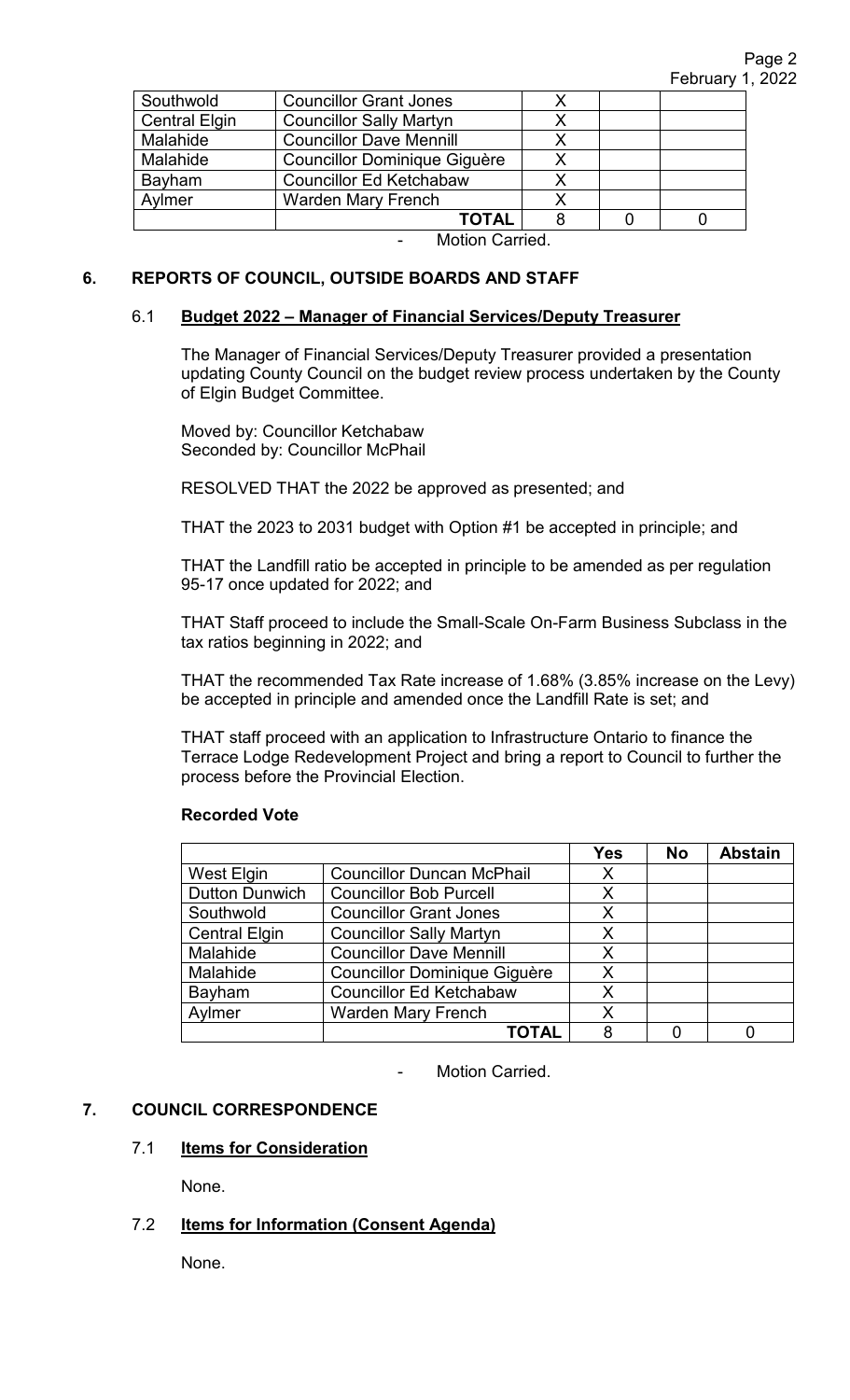### **8. OTHER BUSINESS**

### 8.1 **Statements/Inquiries by Members**

None.

# 8.2 **Notice of Motion**

None.

# 8.3 **Matters of Urgency**

None.

# **9. CLOSED MEETING ITEMS**

None.

# **10. MOTION TO RISE AND REPORT**

None.

# **11. MOTION TO ADOPT RECOMMENDATIONS FROM THE COMMITTEE OF THE WHOLE**

Moved by: Councillor Mennill Seconded by: Councillor Jones

RESOLVED THAT we do now adopt recommendations of the Committee Of The Whole.

### **Recorded Vote**

|                       |                                     | Yes | <b>No</b> | <b>Abstain</b> |
|-----------------------|-------------------------------------|-----|-----------|----------------|
| <b>West Elgin</b>     | <b>Councillor Duncan McPhail</b>    | Χ   |           |                |
| <b>Dutton Dunwich</b> | <b>Councillor Bob Purcell</b>       | Χ   |           |                |
| Southwold             | <b>Councillor Grant Jones</b>       | Х   |           |                |
| <b>Central Elgin</b>  | <b>Councillor Sally Martyn</b>      | X   |           |                |
| Malahide              | <b>Councillor Dave Mennill</b>      | Χ   |           |                |
| Malahide              | <b>Councillor Dominique Giguère</b> | Χ   |           |                |
| Bayham                | <b>Councillor Ed Ketchabaw</b>      | Χ   |           |                |
| Aylmer                | <b>Warden Mary French</b>           | Χ   |           |                |
|                       | TOTAL                               | 8   |           |                |

Motion Carried.

# **12. CONSIDERATION OF BY-LAWS**

# 12.1 **By-Law No. 22-08** – **Confirming all Actions and Proceedings**

BEING a By-Law to Confirm Proceedings of the Municipal Council of the Corporation of the County of Elgin at the February 1, 2022 Meeting.

Moved by: Councillor Giguère Seconded by: Councillor Purcell

RESOLVED THAT By-Law No. 22-08 be now read a first, second and third time and finally passed.

# **Recorded Vote**

|                       |                                  | Yes | Nο | <b>Abstain</b> |
|-----------------------|----------------------------------|-----|----|----------------|
| West Elgin            | <b>Councillor Duncan McPhail</b> |     |    |                |
| <b>Dutton Dunwich</b> | <b>Councillor Bob Purcell</b>    |     |    |                |
| Southwold             | <b>Councillor Grant Jones</b>    |     |    |                |
| <b>Central Elgin</b>  | <b>Councillor Sally Martyn</b>   |     |    |                |